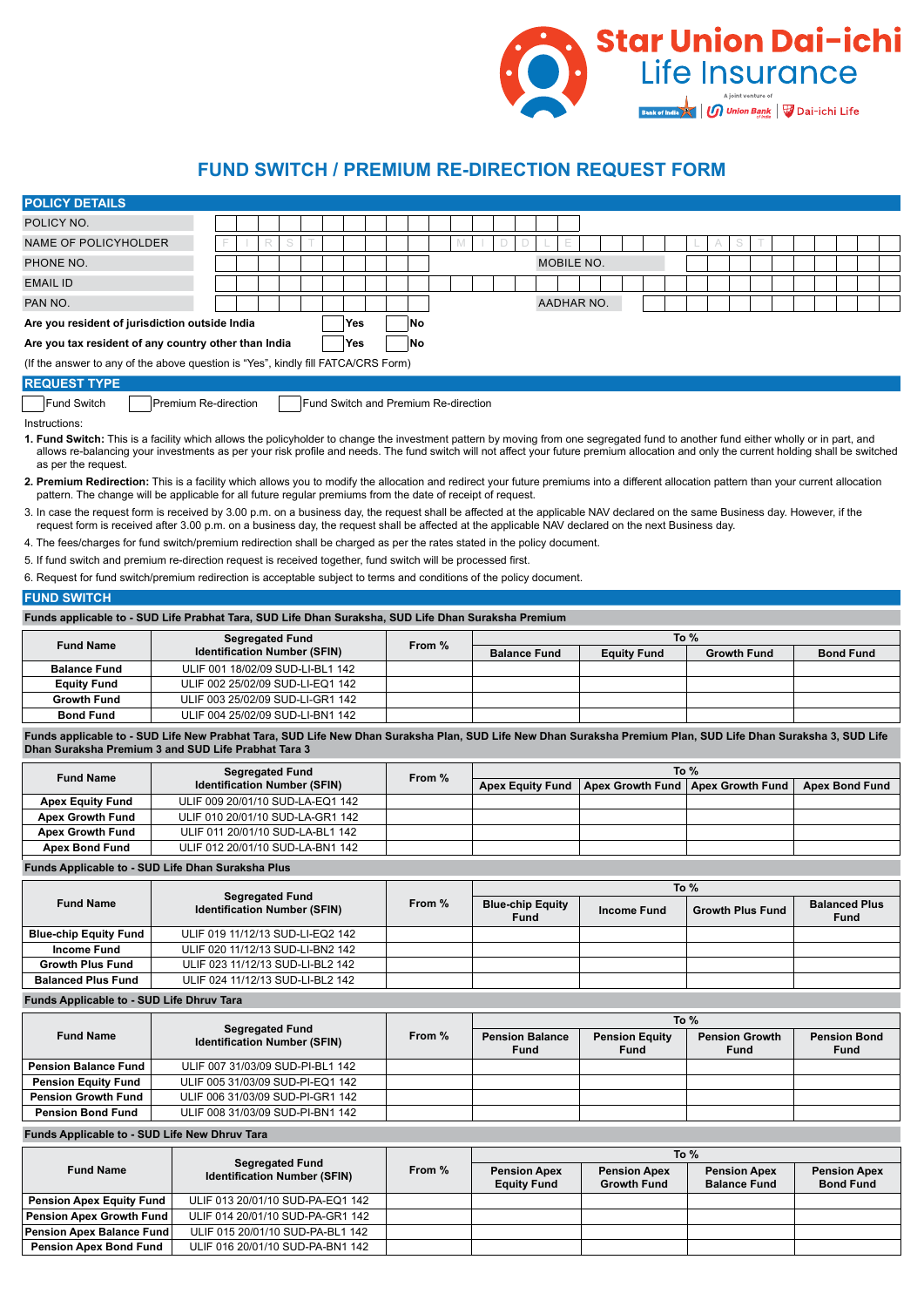### **Funds Applicable for SUD Life Dhan Suraksha Express**

| <b>Fund Name</b>             | <b>Segregated Fund</b>                                                                  |        | To $%$             |                              |  |  |  |  |
|------------------------------|-----------------------------------------------------------------------------------------|--------|--------------------|------------------------------|--|--|--|--|
|                              | <b>Identification Number (SFIN)</b>                                                     | From % | <b>Growth Fund</b> | <b>Express Balanced Fund</b> |  |  |  |  |
| <b>Growth Fund</b>           | ULIF 003 25/02/09 SUD-LI-GR1 142                                                        |        |                    |                              |  |  |  |  |
| <b>Express Balanced Fund</b> | ULIF 017 29/04/11 SUD-LX-BL1 142                                                        |        |                    |                              |  |  |  |  |
|                              | Fronte, Americani L. Leo OUD, Life Micrisis, Dr. Holangerd, OUD, Life Micrisis, Openham |        |                    |                              |  |  |  |  |

**Funds Applicable for SUD Life Wealth Builder and SUD Life Wealth Creator**

|                              |                                                               |        | To %                                   |                    |                                   |                                     |                     |                  |  |  |  |  |  |
|------------------------------|---------------------------------------------------------------|--------|----------------------------------------|--------------------|-----------------------------------|-------------------------------------|---------------------|------------------|--|--|--|--|--|
| <b>Fund Name</b>             | <b>Segregated Fund</b><br><b>Identification Number (SFIN)</b> | From % | <b>Blue-chip</b><br><b>Equity Fund</b> | <b>Income Fund</b> | <b>Growth Plus</b><br><b>Fund</b> | <b>Balanced Plus</b><br><b>Fund</b> | <b>Mid-Cap Fund</b> | <b>Gilt Fund</b> |  |  |  |  |  |
| <b>Blue-chip Equity Fund</b> | ULIF 019 11/12/13 SUD-LI-<br>EQ2 142                          |        |                                        |                    |                                   |                                     |                     |                  |  |  |  |  |  |
| <b>Income Fund</b>           | ULIF 020 11/12/13 SUD-LI-<br>BN2 142                          |        |                                        |                    |                                   |                                     |                     |                  |  |  |  |  |  |
| <b>Growth Plus Fund</b>      | ULIF 023 11/12/13 SUD-LI-<br>GR2 142                          |        |                                        |                    |                                   |                                     |                     |                  |  |  |  |  |  |
| <b>Balanced Plus Fund</b>    | ULIF 024 11/12/13 SUD-LI-<br>BL2 142                          |        |                                        |                    |                                   |                                     |                     |                  |  |  |  |  |  |
| <b>Mid-Cap Fund</b>          | ULIF 026 14/10/19 SUD-LI-<br>MID 142                          |        |                                        |                    |                                   |                                     |                     |                  |  |  |  |  |  |
| <b>Gilt Fund</b>             | ULIF 027 14/10/19 SUD-LI-<br><b>GLT 142</b>                   |        |                                        |                    |                                   |                                     |                     |                  |  |  |  |  |  |

### **Funds Applicable for SUD Life e-Wealth Royale**

|                              | <b>Segregated Fund</b>                      |        | To $%$                          |                       |                            |                                     |                        |                  |                        |                             |  |  |  |  |  |
|------------------------------|---------------------------------------------|--------|---------------------------------|-----------------------|----------------------------|-------------------------------------|------------------------|------------------|------------------------|-----------------------------|--|--|--|--|--|
| <b>Fund Name</b>             | <b>Identification Number (SFIN)</b>         | From % | Blue-chip<br><b>Equity Fund</b> | Income<br><b>Fund</b> | Growth<br><b>Plus Fund</b> | <b>Balanced</b><br><b>Plus Fund</b> | Mid-Cap<br><b>Fund</b> | <b>Gilt Fund</b> | <b>Dynamic</b><br>Fund | Money<br><b>Market Fund</b> |  |  |  |  |  |
| <b>Blue-chip Equity Fund</b> | ULIF 019 11/12/13 SUD-LI-<br>EQ2 142        |        |                                 |                       |                            |                                     |                        |                  |                        |                             |  |  |  |  |  |
| <b>Income Fund</b>           | ULIF 020 11/12/13 SUD-LI-<br>BN2 142        |        |                                 |                       |                            |                                     |                        |                  |                        |                             |  |  |  |  |  |
| <b>Growth Plus Fund</b>      | ULIF 023 11/12/13 SUD-LI-<br>GR2 142        |        |                                 |                       |                            |                                     |                        |                  |                        |                             |  |  |  |  |  |
| <b>Balanced Plus Fund</b>    | ULIF 024 11/12/13 SUD-LI-<br>BL2 142        |        |                                 |                       |                            |                                     |                        |                  |                        |                             |  |  |  |  |  |
| <b>Mid-Cap Fund</b>          | ULIF 026 14/10/19 SUD-LI-<br>MID 142        |        |                                 |                       |                            |                                     |                        |                  |                        |                             |  |  |  |  |  |
| <b>Gilt Fund</b>             | ULIF 027 14/10/19 SUD-LI-<br><b>GLT 142</b> |        |                                 |                       |                            |                                     |                        |                  |                        |                             |  |  |  |  |  |
| <b>Dynamic Fund</b>          | ULIF 028 11/06/21 SUD-LI-<br>DYN 142        |        |                                 |                       |                            |                                     |                        |                  |                        |                             |  |  |  |  |  |
| <b>Money Market Fund</b>     | ULIF 029 11/06/21 SUD-LI-<br><b>MMF 142</b> |        |                                 |                       |                            |                                     |                        |                  |                        |                             |  |  |  |  |  |

### **PREMIUM RE-DIRECTION**

| <b>Premium Redirection</b>                                       |                                                                                                                                                                                                                  |       |  |  |  |  |  |  |  |
|------------------------------------------------------------------|------------------------------------------------------------------------------------------------------------------------------------------------------------------------------------------------------------------|-------|--|--|--|--|--|--|--|
| <b>Fund Names</b>                                                | <b>Segregated Fund Identification Number (SFIN)</b>                                                                                                                                                              | New % |  |  |  |  |  |  |  |
| <b>Balance Fund</b>                                              | ULIF 001 18/02/09 SUD-LI-BL1 142                                                                                                                                                                                 |       |  |  |  |  |  |  |  |
| <b>Equity Fund</b>                                               | ULIF 002 25/02/09 SUD-LI-EQ1 142                                                                                                                                                                                 |       |  |  |  |  |  |  |  |
| Growth Fund                                                      | ULIF 003 25/02/09 SUD-LI-GR1 142                                                                                                                                                                                 |       |  |  |  |  |  |  |  |
| <b>Bond Fund</b>                                                 | ULIF 004 25/02/09 SUD-LI-BN1 142                                                                                                                                                                                 |       |  |  |  |  |  |  |  |
| Apex Equity Fund                                                 | ULIF 009 20/01/10 SUD-LA-EQ1 142                                                                                                                                                                                 |       |  |  |  |  |  |  |  |
| Apex Growth Fund                                                 | ULIF 010 20/01/10 SUD-LA-GR1 142                                                                                                                                                                                 |       |  |  |  |  |  |  |  |
| Apex Balance Fund                                                | ULIF 011 20/01/10 SUD-LA-BL1 142                                                                                                                                                                                 |       |  |  |  |  |  |  |  |
| Apex Bond Fund                                                   | ULIF 012 20/01/10 SUD-LA-BN1 142                                                                                                                                                                                 |       |  |  |  |  |  |  |  |
| <b>Express Balance Fund</b>                                      | ULIF 017 29/04/11 SUD-LX-BL1 142                                                                                                                                                                                 |       |  |  |  |  |  |  |  |
| <b>Blue-chip Equity Fund</b>                                     | ULIF 019 11/12/13 SUD-LI-EQ2 142                                                                                                                                                                                 |       |  |  |  |  |  |  |  |
| Income Fund                                                      | ULIF 020 11/12/13 SUD-LI-BN2 142                                                                                                                                                                                 |       |  |  |  |  |  |  |  |
| Growth Plus Fund                                                 | ULIF 023 11/12/13 SUD-LI-BL2 142                                                                                                                                                                                 |       |  |  |  |  |  |  |  |
| <b>Balanced Plus Fund</b>                                        | ULIF 024 11/12/13 SUD-LI-BL2 142                                                                                                                                                                                 |       |  |  |  |  |  |  |  |
| Pension Balance Fund                                             | ULIF 007 31/03/09 SUD-PI-BL1 142                                                                                                                                                                                 |       |  |  |  |  |  |  |  |
| Pension Equity Fund                                              | ULIF 005 31/03/09 SUD-PI-EQ1 142                                                                                                                                                                                 |       |  |  |  |  |  |  |  |
| Pension Growth Fund                                              | ULIF 006 31/03/09 SUD-PI-GR1 142                                                                                                                                                                                 |       |  |  |  |  |  |  |  |
| Pension Bond Fund                                                | ULIF 008 31/03/09 SUD-PI-BN1 142                                                                                                                                                                                 |       |  |  |  |  |  |  |  |
| Pension Apex Equity Fund                                         | ULIF 013 20/01/10 SUD-PA-EQ1 142                                                                                                                                                                                 |       |  |  |  |  |  |  |  |
| Pension Apex Growth Fund                                         | ULIF 014 20/01/10 SUD-PA-GR1 142                                                                                                                                                                                 |       |  |  |  |  |  |  |  |
| Pension Apex Balance Fund                                        | ULIF 015 20/01/10 SUD-PA-BL1 142                                                                                                                                                                                 |       |  |  |  |  |  |  |  |
| Pension Apex Bond Fund                                           | ULIF 016 20/01/10 SUD-PA-BN1 142                                                                                                                                                                                 |       |  |  |  |  |  |  |  |
| Mid-Cap Fund                                                     | ULIF 026 14/10/19 SUD-LI-MID 142                                                                                                                                                                                 |       |  |  |  |  |  |  |  |
| <b>Gilt Fund</b>                                                 | ULIF 027 14/10/19 SUD-LI-GLT 142                                                                                                                                                                                 |       |  |  |  |  |  |  |  |
| <b>Dynamic Fund</b>                                              | ULIF 028 11/06/21 SUD-LI-DYN 142                                                                                                                                                                                 |       |  |  |  |  |  |  |  |
| Money Market Fund                                                | ULIF 029 11/06/21 SUD-LI-MMF 142                                                                                                                                                                                 |       |  |  |  |  |  |  |  |
| <b>Total</b>                                                     |                                                                                                                                                                                                                  |       |  |  |  |  |  |  |  |
|                                                                  | * Modify the allocation of amount of renewal premium into various segregated fund. The allocation can be made only in those funds which are available under the product opted, specified in the policy document. |       |  |  |  |  |  |  |  |
| <b>ACKNOWLEDGEMENT SLIP - FUND SWITCH / PREMIUM RE-DIRECTION</b> |                                                                                                                                                                                                                  |       |  |  |  |  |  |  |  |
| POLICY NO.                                                       |                                                                                                                                                                                                                  |       |  |  |  |  |  |  |  |

NAME OF POLICYHOLDER Fund Switch **Premium Re-direction** Fund Switch and Premium Re-direction